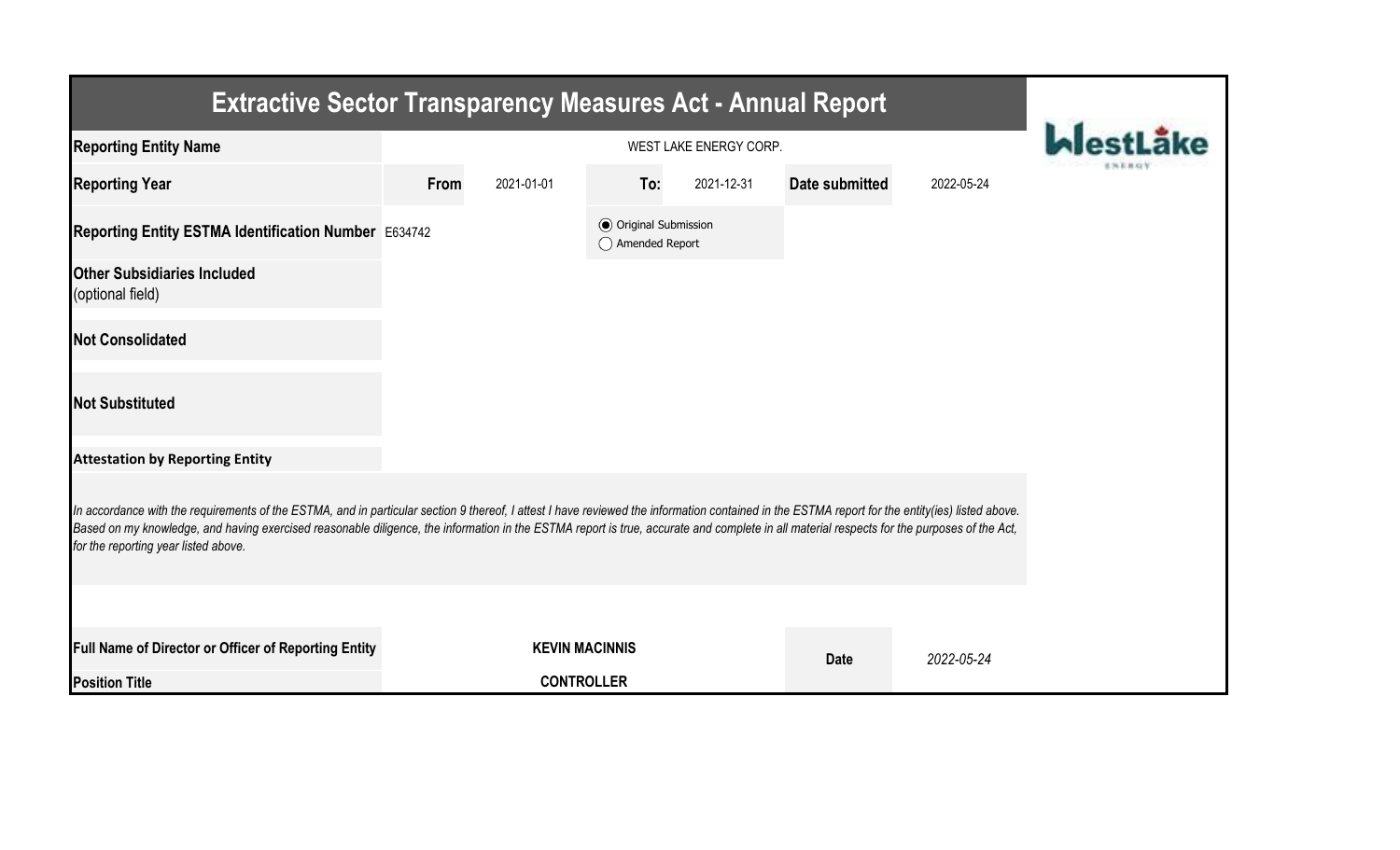|                                                                                                                                                                                  | <b>Extractive Sector Transparency Measures Act - Annual Report</b> |                                                                                 |                                          |                  |           |                                |                |                  |                                               |                                      |                                                                                                                                                 |  |
|----------------------------------------------------------------------------------------------------------------------------------------------------------------------------------|--------------------------------------------------------------------|---------------------------------------------------------------------------------|------------------------------------------|------------------|-----------|--------------------------------|----------------|------------------|-----------------------------------------------|--------------------------------------|-------------------------------------------------------------------------------------------------------------------------------------------------|--|
| <b>Reporting Year</b><br><b>Reporting Entity Name</b><br><b>Reporting Entity ESTMA</b><br><b>Identification Number</b><br><b>Subsidiary Reporting Entities (if</b><br>necessary) | From:                                                              | 2021-01-01                                                                      | To:<br>WEST LAKE ENERGY CORP.<br>E634742 | 2021-12-31       |           | <b>Currency of the Report</b>  | CAD            |                  |                                               |                                      |                                                                                                                                                 |  |
|                                                                                                                                                                                  | <b>Payments by Payee</b>                                           |                                                                                 |                                          |                  |           |                                |                |                  |                                               |                                      |                                                                                                                                                 |  |
| <b>Country</b>                                                                                                                                                                   | Payee Name <sup>1</sup>                                            | Departments, Agency, etc<br>within Payee that Received<br>Payments <sup>2</sup> | <b>Taxes</b>                             | <b>Royalties</b> | Fees      | <b>Production Entitlements</b> | <b>Bonuses</b> | <b>Dividends</b> | Infrastructure<br><b>Improvement Payments</b> | <b>Total Amount paid to</b><br>Payee | Notes <sup>34</sup>                                                                                                                             |  |
| CANADA                                                                                                                                                                           | Vermilion River County No. 24                                      |                                                                                 | 500,000                                  |                  |           |                                |                |                  |                                               | 500,000                              |                                                                                                                                                 |  |
| CANADA                                                                                                                                                                           | County of Flagstaff                                                |                                                                                 | 200,000                                  |                  |           |                                |                |                  |                                               | 200,000                              |                                                                                                                                                 |  |
| CANADA                                                                                                                                                                           | Municipality of Wainwright                                         |                                                                                 | 500,000                                  |                  |           |                                |                |                  |                                               | 500,000                              |                                                                                                                                                 |  |
| CANADA                                                                                                                                                                           | Municipality of Provost                                            |                                                                                 | 1,700,000                                |                  |           |                                |                |                  |                                               | 1,700,000                            |                                                                                                                                                 |  |
| CANADA                                                                                                                                                                           | Alberta Special Areas Board                                        |                                                                                 | 200,000                                  |                  |           |                                |                |                  |                                               | 200,000                              |                                                                                                                                                 |  |
| CANADA                                                                                                                                                                           | Rural Municipality of Britannia<br>No. 502                         |                                                                                 | 100,000                                  |                  |           |                                |                |                  |                                               | 100,000                              |                                                                                                                                                 |  |
| CANADA                                                                                                                                                                           | Rural Municipality of<br>Frenchman Butte No. 501                   |                                                                                 | 100,000                                  |                  |           |                                |                |                  |                                               | 100,000                              |                                                                                                                                                 |  |
| CANADA                                                                                                                                                                           | Rural Municipality of Hillsdale<br>No. 440                         |                                                                                 | 200,000                                  |                  |           |                                |                |                  |                                               | 200,000                              |                                                                                                                                                 |  |
| CANADA                                                                                                                                                                           | Rural Municipality of Wilton<br>No. 472                            |                                                                                 | 800,000                                  |                  |           |                                |                |                  |                                               | 800,000                              |                                                                                                                                                 |  |
| CANADA                                                                                                                                                                           | Alberta Energy Regulator                                           |                                                                                 |                                          |                  | 1,400,000 |                                |                |                  |                                               | 1,400,000                            |                                                                                                                                                 |  |
| CANADA                                                                                                                                                                           | Government of Saskatchewan                                         | Ministry of Finance                                                             | 700,000                                  | 2,600,000        |           |                                |                |                  |                                               | 3,300,000                            |                                                                                                                                                 |  |
| CANADA                                                                                                                                                                           | Indian Oil & Gas Canada                                            |                                                                                 |                                          | 200,000          |           |                                |                |                  |                                               | 200,000                              |                                                                                                                                                 |  |
| CANADA                                                                                                                                                                           | Government of Alberta                                              | Alberta Petroleum Marketing<br>Commission                                       |                                          | 9,600,000        |           |                                |                |                  |                                               | 9,600,000                            | 100% of Royalties are for the fair<br>market value of crude oil royalties<br>paid in-kind, estimated using West<br>Lake's realized sales price. |  |
| CANADA                                                                                                                                                                           | Government of Alberta                                              | Treasury Board and Finance                                                      |                                          | 400,000          |           |                                |                |                  |                                               | 400,000                              |                                                                                                                                                 |  |
|                                                                                                                                                                                  |                                                                    |                                                                                 |                                          |                  |           |                                |                |                  |                                               |                                      |                                                                                                                                                 |  |
|                                                                                                                                                                                  |                                                                    |                                                                                 |                                          |                  |           |                                |                |                  |                                               |                                      |                                                                                                                                                 |  |
|                                                                                                                                                                                  |                                                                    |                                                                                 |                                          |                  |           |                                |                |                  |                                               |                                      |                                                                                                                                                 |  |
|                                                                                                                                                                                  |                                                                    |                                                                                 |                                          |                  |           |                                |                |                  |                                               |                                      |                                                                                                                                                 |  |
|                                                                                                                                                                                  |                                                                    |                                                                                 |                                          |                  |           |                                |                |                  |                                               |                                      |                                                                                                                                                 |  |
|                                                                                                                                                                                  |                                                                    |                                                                                 |                                          |                  |           |                                |                |                  |                                               |                                      |                                                                                                                                                 |  |
| <b>Additional Notes:</b>                                                                                                                                                         |                                                                    |                                                                                 |                                          |                  |           |                                |                |                  |                                               |                                      |                                                                                                                                                 |  |